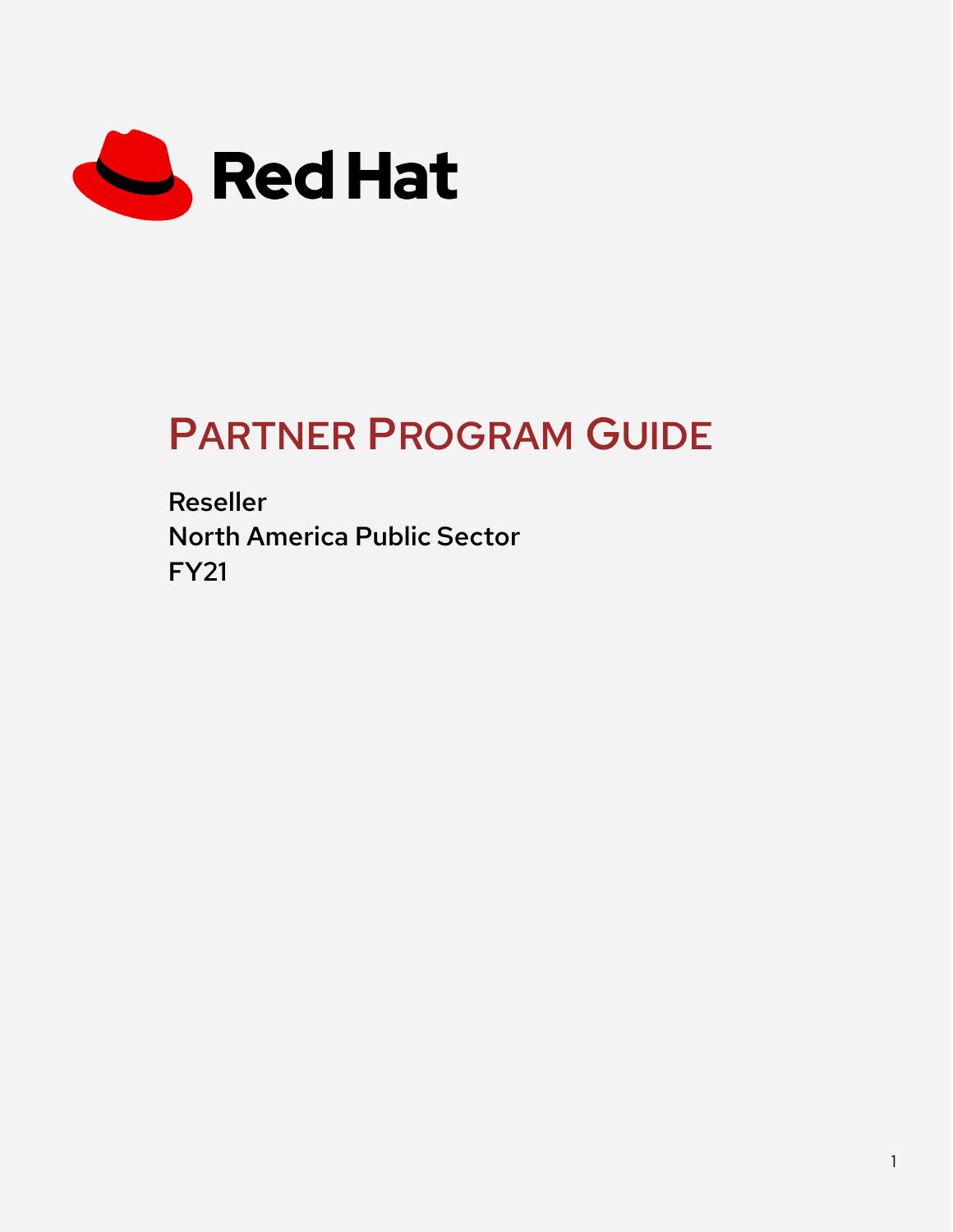# **Welcome**

Thank you for expressing interest in Red Hat's Public Sector Reseller Partner Program. At Red Hat we value all of our partners and we strive to reward your investments in our ecosystem through rich program offerings. This guide will serve to help you understand how to navigate the Red Hat Public Sector channel ecosystem. After reading this document you should be comfortable:

- Understanding how to conduct business with Red Hat and our distribution partners
- Choosing the right partner track for your company
- Making the most of our annuity business model
- Managing the obligations of being a Red Hat partner

We place an enormous value on our entire partner ecosystem. While this program guide emphasizes our reselling programs, we also actively engage with our influencing partners like ISVs, System Integrators, OEMs, and many more. The vast majority of our bookings flow through our partners and are also influenced by non transactional partners as well. Our goal is to bring all of these partners together in order to better serve our customers. Whether you are a small business with limited Red Hat interaction via our self service portal, or a large business conducting numerous transactions with us we strive to engage with you. Please reach out to your channel account manager to build a joint business plan that drives customer, partner, and Red Hat success.

Thanks for being a part of the Red Hat ecosystem!

Sincerely,

Michael Byrd

Vice President, Channel Red Hat Public Sector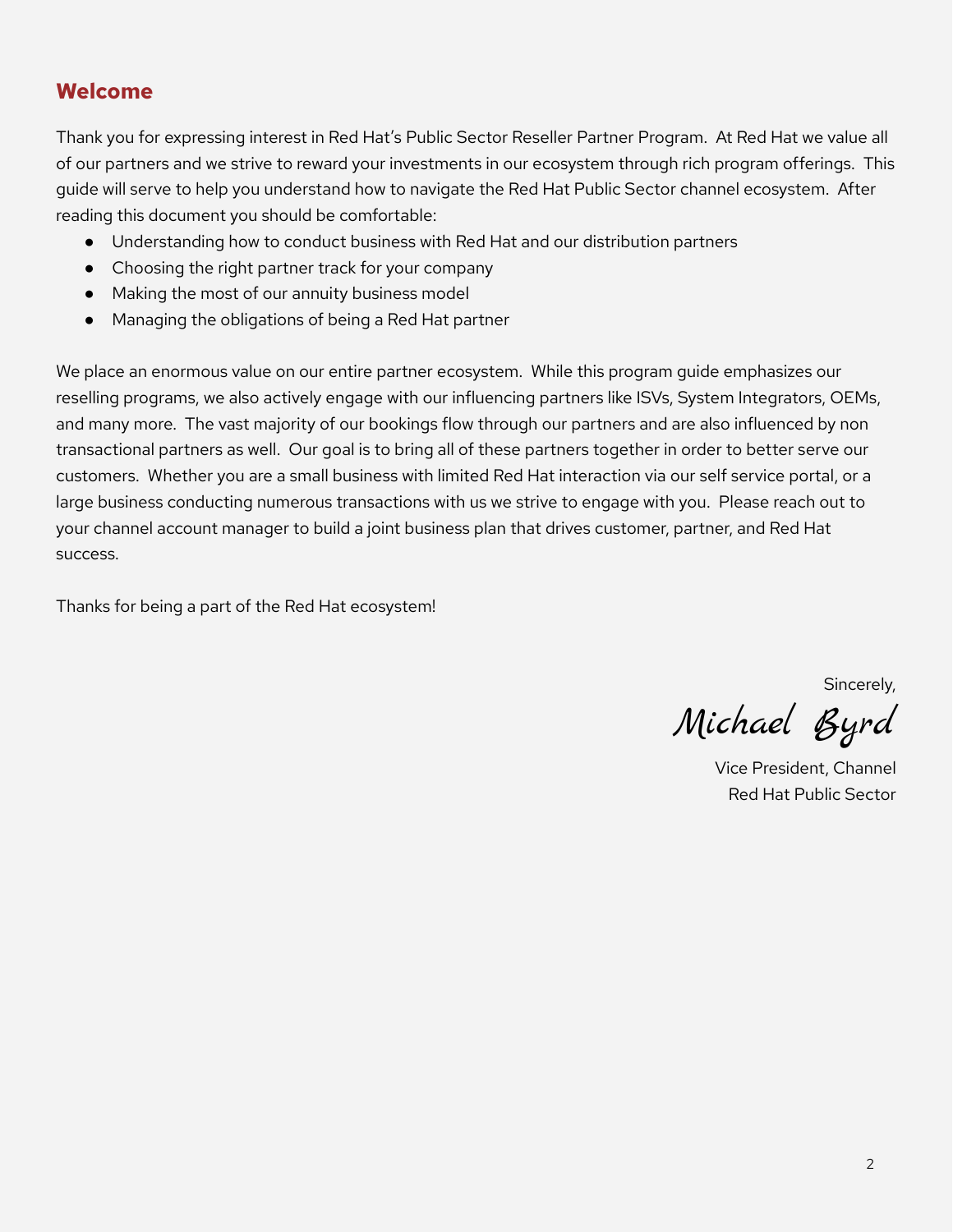# **Table of Contents**

| <b>Introduction</b>                        | 4              |
|--------------------------------------------|----------------|
| <b>Partner Program Overview</b>            | 5              |
| <b>Program Structure and Benefits</b>      | 5              |
| The Partner Levels                         | 6              |
| <b>Doing Business in the Public Sector</b> | $\overline{7}$ |
| Free And Open Market Pricing Model         | $\overline{7}$ |
| Distribution                               | $\overline{7}$ |
| <b>Pricing Structures</b>                  | 8              |
| Opportunity & Deal Registration            | 8              |
| <b>Renewal Business Overview</b>           | 9              |
| <b>Membership Activities</b>               | 10             |
| <b>Onboarding Process</b>                  | 10             |
| Membership Renewal                         | 10             |
| Annual Partner Requalification             | 10             |
| Unaffiliated                               | 10             |
| <b>Training and Education</b>              | 11             |
| Accreditation                              | 11             |
| <b>Stay in Touch</b>                       | 12             |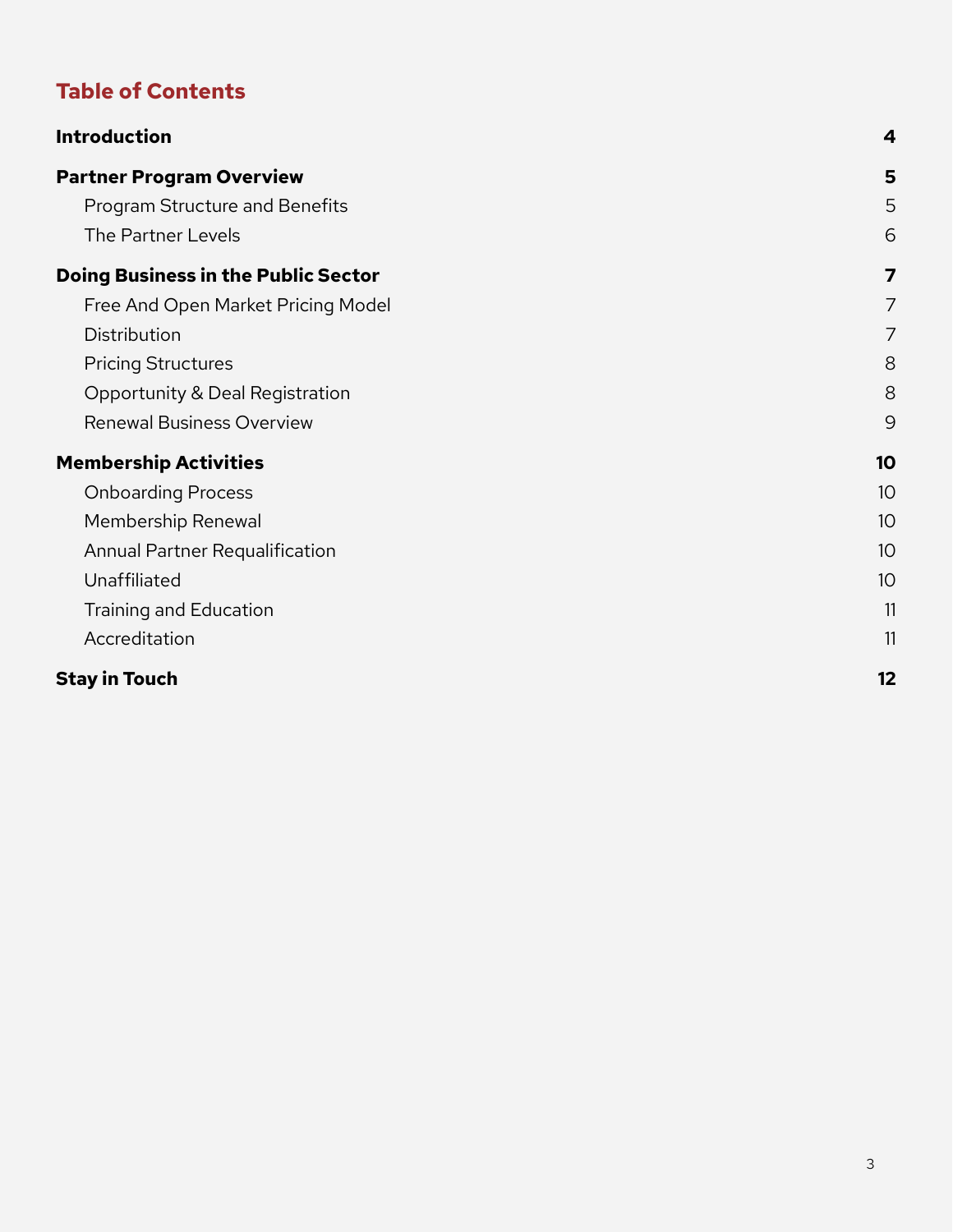# <span id="page-3-0"></span>Introduction

Welcome to the Red Hat North American Public Sector (NAPS) Partner Program. NAPS supports the mission of Federal, State and Local governments and Higher Education institutions. As market demand for enterprise open source solutions continues to increase, NAPS looks forward to partnering with you to provide superior solutions to your customers. Whether your focus is on datacenter infrastructure, cloud, big data, AI/ML, middleware, or automation you will find opportunities to sell Red Hat technologies.

The Red Hat NAPS Partner Program is the foundation for the relationship between you, the marketplace experts, and Red Hat, the world's leading open source company. Our partners play an integral role in our go-to-market strategy and overall success. Our ecosystem of partners include system integrators, resellers, distributors, cloud service providers as well as ISVs and OEMs. This guide is intended primarily for Solution Providers, also known as Value Added Resellers (VARs); and designed to help you develop successful enterprise open source practices and solutions. Program guides for other partner types can be found [here.](https://connect.redhat.com/en/programs)

In this guide, you will find:

- An overview of the NAPS Partner Program for VARs
- A description of the benefits and requirements for each membership level
- Details on NAPS specific pricing models
- Information regarding the application, enrollment and advancement process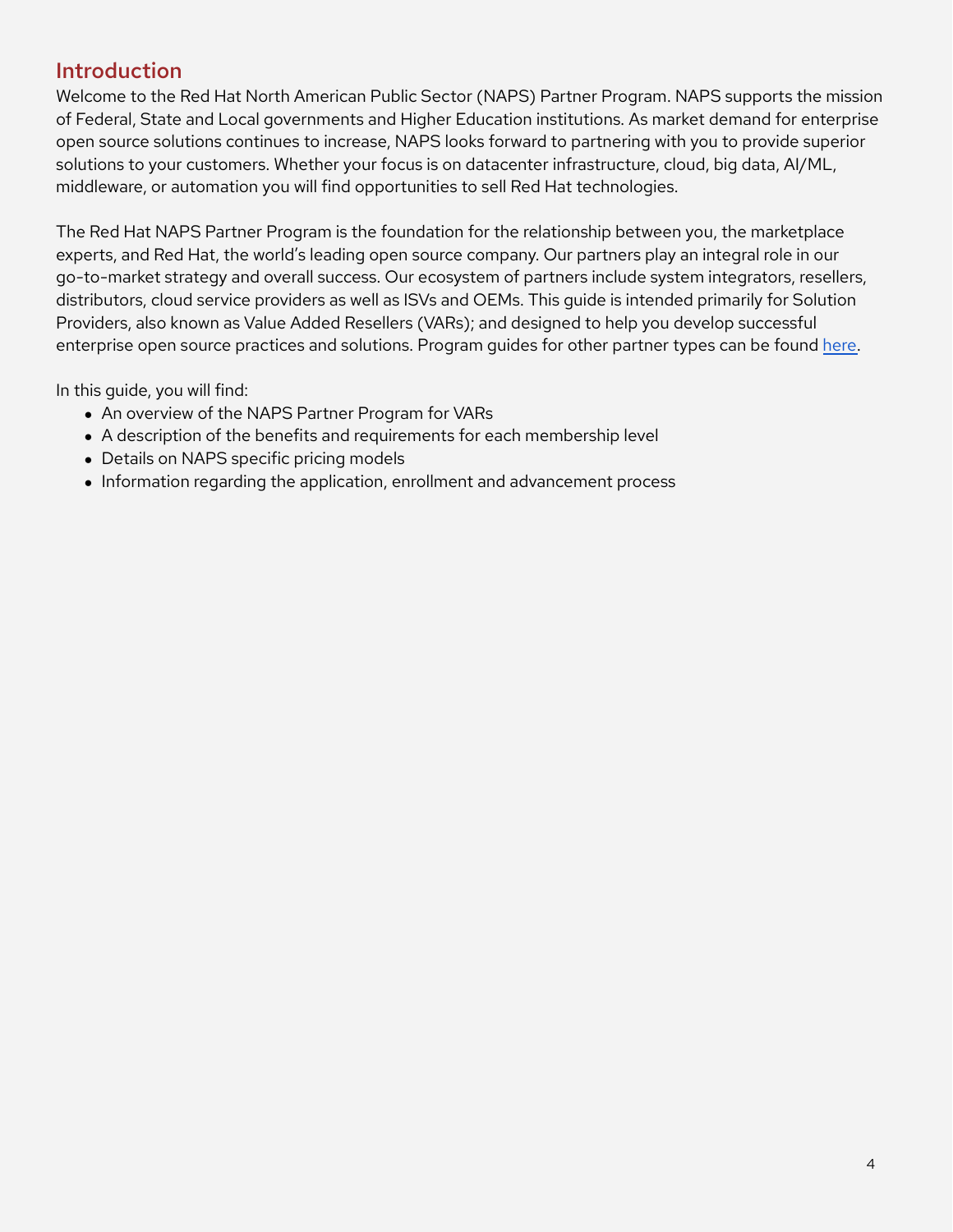# <span id="page-4-0"></span>Partner Program Overview

The Red Hat NAPS Partner Program is a multi-tiered partner model with three partnership levels. Each level offers access to a variety of benefits that help develop your expertise and increase your capability to sell and deliver Red Hat technologies. As your commitment to and knowledge of Red Hat technologies grow, the benefits you receive from Red Hat will also grow. Upon successful application and admittance to this Program, you will gain access to an array of benefits via Red Hat Partner Connect. As a Partner, you are eligible to receive marketing, sales, and training benefits designed to assist you. Once you meet the qualification requirements, you will be able to apply to higher membership levels. Upon application approval by Red Hat, your increased commitment to enterprise open source will be rewarded through access to additional benefits. This program also offers a flexible structure designed to accommodate your individual business model.

# <span id="page-4-1"></span>**Program Structure and Benefits**

#### Annuity Revenue Model

Red Hat products are sold on an annual subscription basis. As a partner, every subscription you sell is eligible for renewal revenue upon expiration. This provides you with an excellent opportunity to engage deeper with customers on a continuous basis and develop predictable annuity revenue streams. To learn more about the value of a Red Hat subscription see the [Subscription](https://www.redhat.com/en/about/subscription-model-faq#?) FAQ here.

# Partner Program Core Benefits

All authorized Red Hat Partners receive access to the following:

- 1. NAPS pricing available through public sector distributors (Carahsoft, Immix, Synnex)
- 2. General Service Administration (GSA) and other GWAC teaming opportunities
- 3. Listing in the Red Hat Partner [Locator](https://redhat.secure.force.com/finder/)
- 4. Red Hat Partner [Connect:](http://partner.redhat.com) The portal is an online content repository and partnership management tool with an array of partner programs, product marketing, and sales resources. Within the portal, you have access to:
	- a. Partner [Content](https://redhat-partner.highspot.com/) Hub: This is your go-to resource for all marketing, white papers, slide decks, collateral, story highlights, campaign materials, and more
	- b. Red Hat Partner [Training](https://connect.redhat.com/en/training/course-catalog) Portal: Is a partner training system that provides you with online sales and technical training
	- c. Red Hat [Product](https://connect.redhat.com/en/training/product-demo-system) Demo System (RHPDS): This is an all inclusive technical playground. It gives you access to solution demos and workshops created by Red Hat's technical experts
	- d. NAPS Deal [Registration](https://partnercenter.redhat.com/RegistrationHome) Portal A way to submit for preferred pricing in the portal.
- 5. Renewals [Intelligence](https://www.redhat.com/en/blog/red-hat-introduces-intelligent-sales-tool-fuel-growth-channel-partners) Tool: As of 2021, we also offer this portal to organize and understand your renewals base and track your existing business more easily
- 6. Partners can also access Deal Registration and manage various aspects of their Red Hat relationships through the Partner Portal.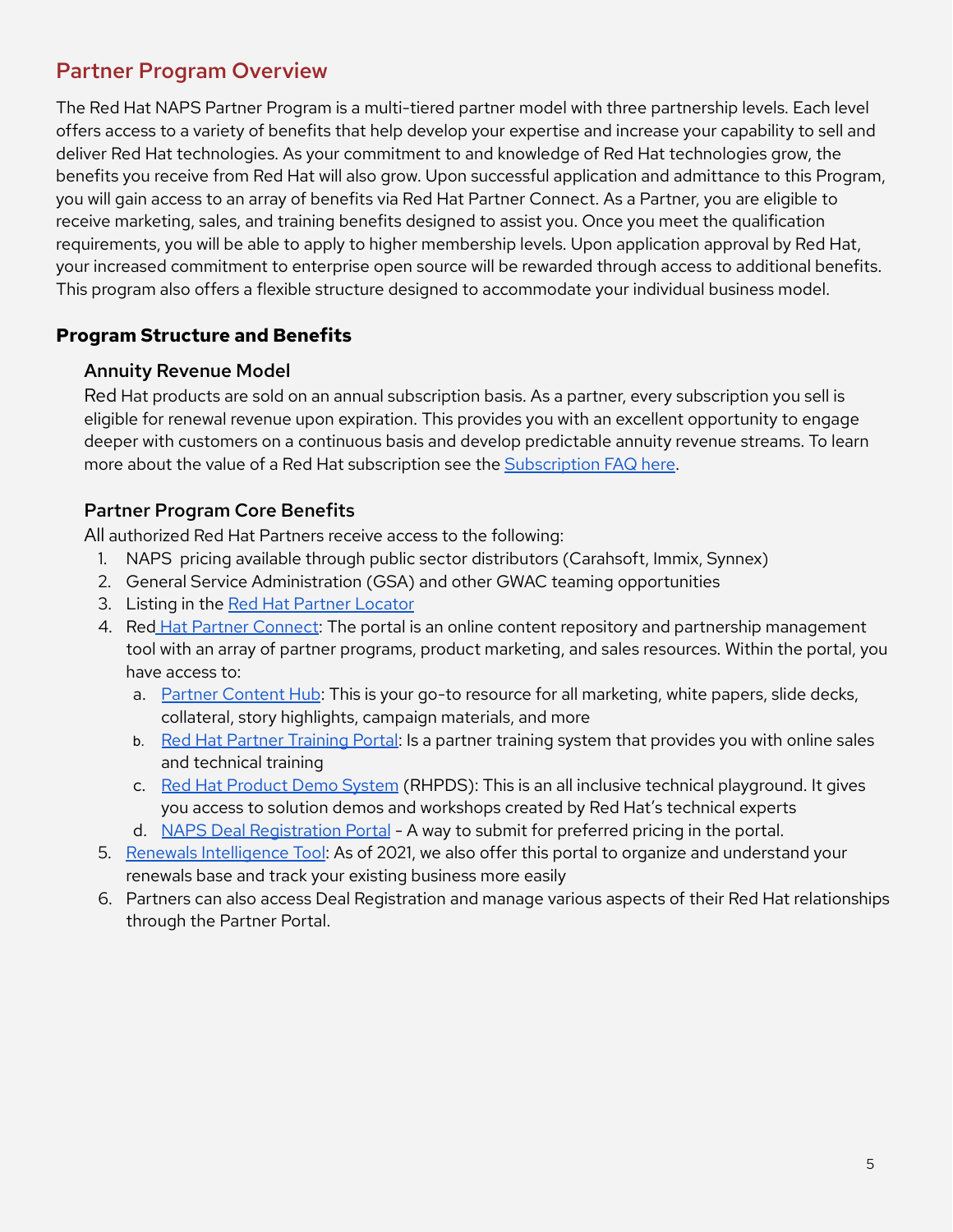# <span id="page-5-0"></span>**The Partner Levels**

# Ready

The Ready Partner tier is the entry tier that every authorized partner begins at. Ready Partners can begin to transact opportunities and educate their teams utilizing the virtual resources found in the Red Hat Partner Connect Portal. They also have access to an Inside Partner Account Manager (IPAM) who can assist with operational and sales activities.

#### Requirements

- **•** Signed Partner [Agreement](https://www.redhat.com/en/about/red-hat-partner-agreements)
- Minimum 1 Sales Specialist Accreditation within 30 days of signing Partner Agreements

# Advanced

The Advanced Business Partner is increasing their focus on Red Hat revenue streams. Expanded investment in sales and pre-sales training and enablement sets them on a path to building a Red Hat practice. At this tier market development funds become available at the discretion of the Red Hat Partner Manager and Partner Marketing lead. Additionally Advanced Partners may also qualify to have an assigned Partner Account Manager who will work closely with them to align their businesses priorities with Red Hat go-to-market strategy to deliver revenue growth.

#### Requirements to advance

- Minimum 2 Sales Specialist Accreditations
- Minimum 1 Sales Engineer Accreditation
- 1 Partner Level Accreditation\*\*\*
- 12 Month Business Plan
- 1 Customer Success Story entered via Partner Connect

#### Advanced Benefits

- Not For Resale Subscriptions
- Proposal Based Marketing Development Funds
- Assigned Partner Account Manager (eligible)
- Assigned Partner Marketing Specialist (eligible)
- Lead pass eligibility
- Cooperative solution development eligibility
- Funded Red Hat Champion (eligible)

# Premier

The Premier Business Partner level is for partners who have a long-term strategic relationship with NAPS. These partners are heavily invested in driving new opportunities and contribute the most to Red Hat's partner ecosystem. They receive the highest level of visibility at Red Hat. Premier Partners receive first choice of marketing development funds and budget, opportunity registration and contract consolidation preference, special bid pricing consideration, strategic campaign enablement, access to private sales and engineering seminars.

#### Requirements to advance

- Minimum 4 Sales Specialist Accreditations
- Minimum 2 Sales Engineer Accreditation
- 2 Partner Level Accreditations\*\*\*
- 12 Month Business Plan
- 2 Customer Success Story submitted via Partner Connect
- A Customer demonstration and workshop environment\*\*

#### Premier Benefits

- Not For Resale Subscriptions
- Priority Proposal Based Marketing Development Funds
- Assigned Partner Account Manager
- Assigned Partner Marketing Specialist
- Lead pass eligibility
- Cooperative solution development eligibility
- Priority position in Partner Locator
- Strategic Campaign Enablement
- Private sales and engineering seminars/training
- Funded Red Hat Champion (eligible)

\*\*\*Partner Level Accreditations require 4 Sales and 2 Sales Engineer accreditations within a chosen Specialization: DataCenter Infrastructure, Middleware Solutions and Cloud Infrastructure. See the OPEN [Catalogue](https://connect.redhat.com/training/course-catalog) for a list of the Role Based Accreditations and the Specializations that they fall under.

<sup>\*\*</sup>Premier-level partners are expected to build and maintain a customer-facing demo environment with the appropriate Red Hat technologies showcased (physical or hosted in the cloud).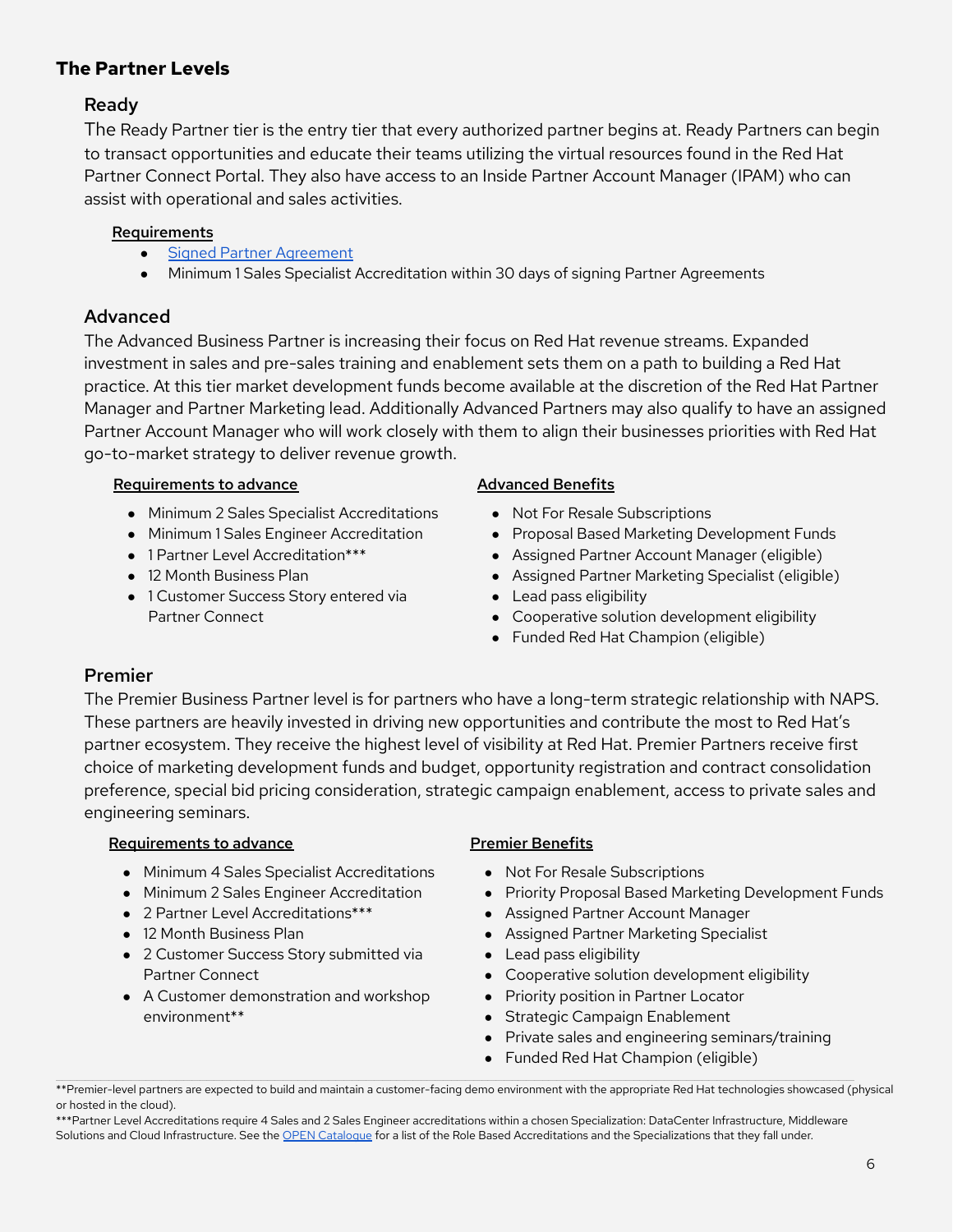# Advancement

A request for a program upgrade must be submitted through the Red Hat Connect for Business Partners Portal and to your partner manager in order to be considered for either Advanced or Premier Business Partner levels. Once Red Hat has received your request, you will work with your Red Hat Partner Account Manager for your region to complete a 12-month business plan that includes sales, marketing, and enablement goals and activities. The business plan will also target market and customer segments for Red Hat growth and expansion. Upon approval of your business plan and completion of all tier based requirements, the request for promotion can be fully submitted. If approved, you will begin receiving the incremental benefits associated with the new program level. Please keep in mind that Red Hat reserves the right to promote, demote, or remove partners based on unsuccessful field activities, minimum revenue requirements, failure to report marketing ROI, questionable contract capture or management practices, etc. This includes the right to deny upgrade approval.

# <span id="page-6-0"></span>Doing Business in the Public Sector

#### <span id="page-6-1"></span>**Free And Open Market Pricing Model**

In the NAPS Business Unit, we believe in free trade and an open market pricing model. In order to foster fair and open competition Red Hat sets the price to our distribution partners. Channel partners are then free to negotiate pricing with their distributors and customers.

# <span id="page-6-2"></span>**Distribution**

NAPS utilizes a small network of distribution partners. These companies have dedicated sales and technical resources to support Red Hat and our partners. In order to quote Red Hat products and services a Solution Provider must work through one of the below organizations.

# *CARAHSOFT TECHNOLOGIES*

As a Red Hat Government Distributor and GSA Manager, Carahsoft adds value to the Public Sector reseller network. Carahsoft technology can assist resellers with marketing programs, sales, contract vehicles, and classic distribution roles.

For more information visit: <http://www.carahsoft.com/redhat> 877- RHAT-GOV Contact customer service directly at [redhat@carahsoft.com](mailto:redhat@carahsoft.com)

# *IMMIXGROUP Inc (EC AMERICA)*

ImmixGroup, an Arrow Electronics company, is a leading value-added IT distributor that delivers mission-driven results to the Public Sector through our vast partner ecosystem that includes 300+ manufacturers and 1,200+ solution providers. Together, we deliver innovative technology solutions, powering the future of Public Sector IT.

For more information visit: <http://www.immixgroup.com/>

Contact customer service directly at [RedHatTeam@immixgroup.com](mailto:RedHatTeam@immixgroup.com)

#### *SYNNEX CORPORATION*

The SYNNEX Red Hat team is focused on helping our partners maximize their value with every customer engagement. SYNNEX is an industry leader for service and support, delivering resellers value through our unique ecosystem of solutions to satisfy their customers' needs.

For more information visit: https://www.synnexcorp.com/stellr/partners/red-hat/

Contact customer service directly at [redhatgov@synnex.com](mailto:redhatgov@synnex.com)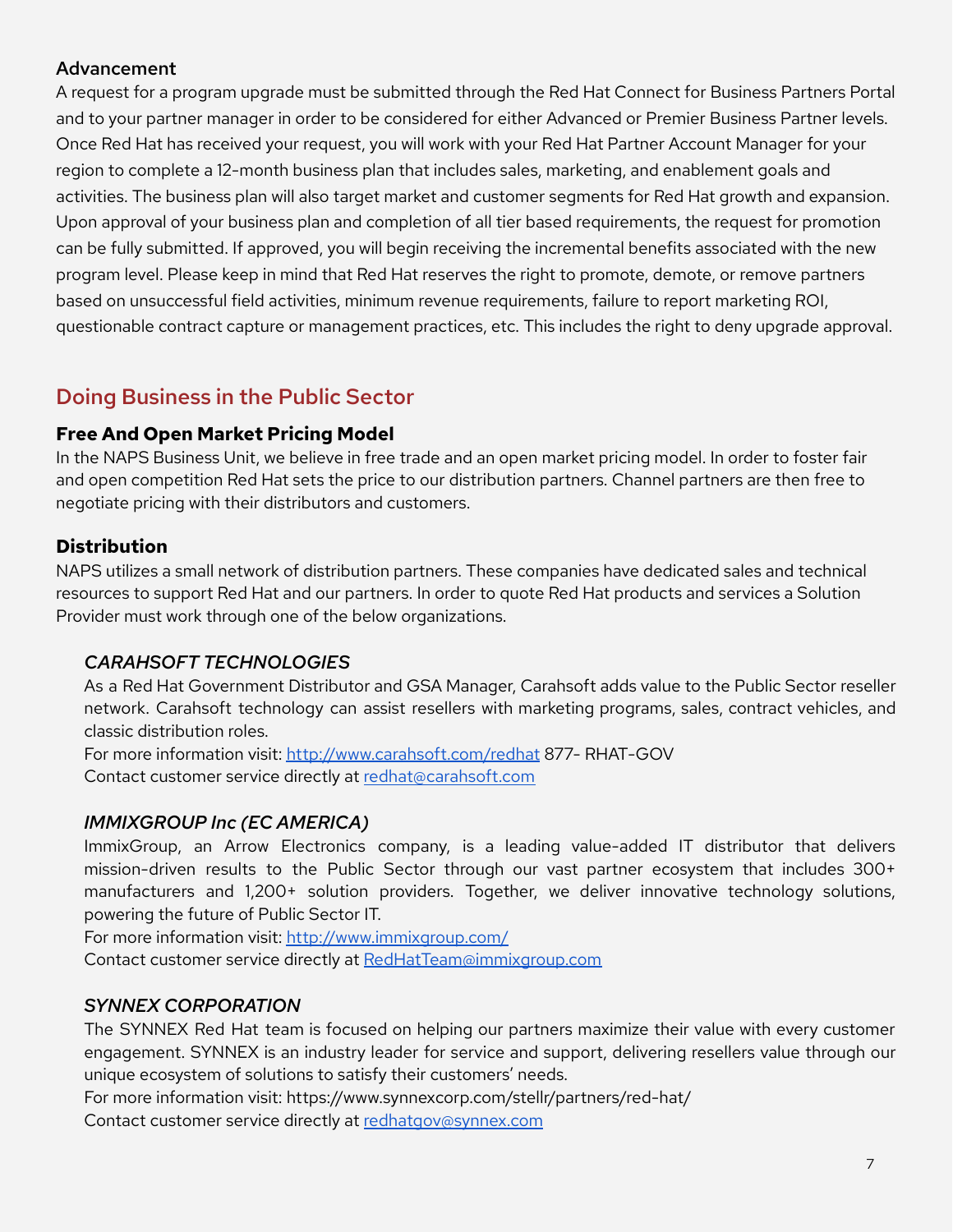# <span id="page-7-0"></span>**Pricing Structures**

NAPS partner pricing falls into four levels: North America list, standard, preferred, and special bid. Access to each level is limited to partners with active reselling agreements and applicable accreditations. Systems Integrators supported by the NAPS Business Development Team will also have access to each level through distribution partners. Please see below for an explanation of each level, as well as the criteria for their use.

#### Published NA List Price

The published NA list price is available to use for any distributor or partner with an active partner agreement that is not specifically authorized within NAPS.

# Standard Pricing

The standard pricing level is available to all NAPS authorized partners with active partner agreements. Standard pricing is utilized in situations where a partner requires pricing but has not secured deal registration or is not the renewal incumbent partner. Standard pricing is generally available and does not require the partner to provide distribution a Red Hat opportunity number.

#### Preferred Pricing

Red Hat grants preferred pricing to a channel partner via opportunity registration, SATA teaming agreements, or where we identify the partner as having added significant Red Hat value. NAPS defines significant Red Hat value as partners providing detailed quoting assistance, engaging in joint sales calls, driving customer interaction, or performing other essential pre-sales and sales activities. Preferred pricing is granted to both the reseller and distribution partner. Once a partner has been granted preferred pricing they will be provided a Red Hat opportunity ID that must be referenced to distribution in the purchase order/quoting process.

#### Special Bid Pricing

A Special Bid can be requested to further reduce the preferred partner's price. A Special Bid request may be submitted for non-standard opportunities to meet competitive pricing requirements or budgetary limitations. All special bids are subject to multi-layer approval and may require pricing transparency to be considered. Special Bids are to be submitted through distribution, unless the reseller has received a one-off authorization to purchase directly from Red Hat. Both the reseller and distributor (if applicable) should be identified on the Special Bid request along with the justification.

# <span id="page-7-1"></span>**Opportunity & Deal Registration**

NAPS partners with an active partner agreement qualify for the Deal Registration discount program. The Deal Registration Program provides business partners with the ability to accrue additional benefits when they identify new Red Hat business opportunities and engage in value-added pre-sales activity. Deal Registration discounts apply to all Red Hat products, with the exception of Red Hat Consulting, Technical Account Managers (TAMs) and some Red Hat Training (see Deal Registration portal or contact [trainingdealreg@redhat.com](mailto:trainingdealreg@redhat.com) for more details).

Direct access to the Deal Registration tool through Red Hat Partner Connect Portal requires a NAPS specific Red Hat account. Partners with NA Commercial Access are asked to work with their Partner Account Manager to create a Public Sector specific Red Hat account to provide them appropriate access. Deal Registration submissions are reviewed and approved or denied by the appropriate Red Hat field sales team. Though not required, it is highly recommended that channel partners proactively discuss their Deal Registration request with the Red Hat sales team prior to submission. Once your Deal Registration has been approved, you will receive an opportunity ID from the Red Hat sales team. Partners must reference this number in your price request to distribution to obtain your preferred pricing level discount. For more details refer to the Deal Registration Guide found in Partner Connect.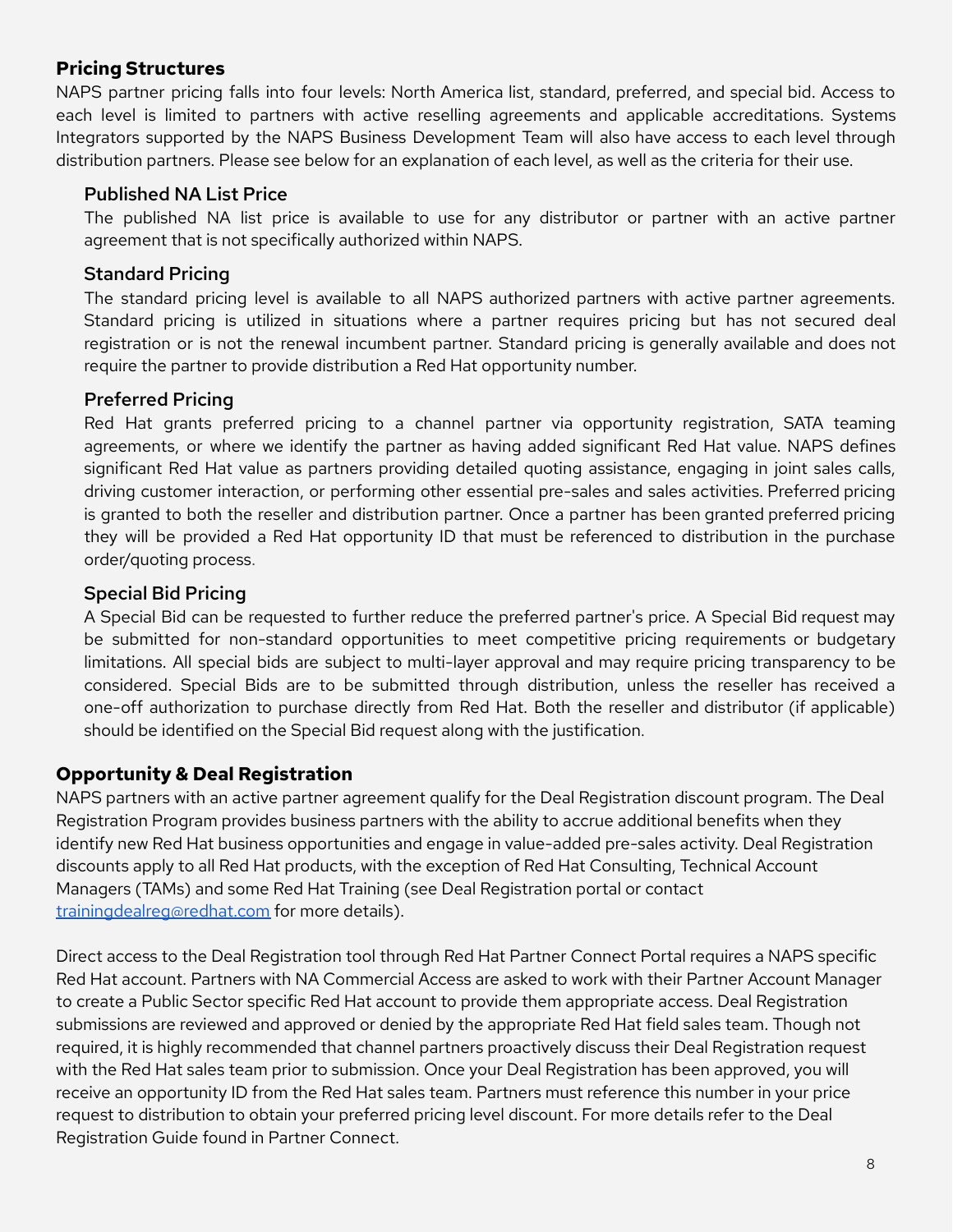# <span id="page-8-0"></span>**Renewal Business Overview**

Red Hat subscriptions require renewal at the end of their term (usually 12 months) for the customer to continue receiving benefits of those subscriptions. The partner and distributor who originally sold said subscription may receive incumbent preferred pricing in order to maintain consistent, fair, and reasonable pricing for end users at the time of renewal. A lapse in or termination of the partners' reselling agreement with Red Hat will result in the loss of incumbency. Additionally any renewal not booked prior to the expiration of the period of performance may incur a loss of incumbency. The availability and level of incumbency price varies based on NAPS market:

- US Federal Market Partners in good standing should enjoy the same level of preferred price on contract renewals as they did at the time of initial purchase.
- State, Local and Education (SLED) Incumbency preferred price availability and level depends on both the Red Hat channel membership level of the partner and the Red Hat classification of the end user account. SLED incumbency preferred pricing is only assured for partners that have achieved either Advanced or Premier Business Partner status. Availability of incumbency preferred pricing for Ready tier partners is at the discretion of the Red Hat sales account owner.

#### Special Bid Renewal

Unless otherwise noted in the agreed upon Special Bid documentation, Special Bid pricing is not applicable at the time of renewal.

#### Reassignment of Renewals

The NAPS sales team will have the opportunity to reassign renewals from one set of partners to another with significant justification. The sales team must provide credible evidence that one partner is providing more value than the incumbent reseller. All efforts will be made to maintain the distribution relationship unless the distributor has also failed to manage the renewal effectively. Partners seeking to change their distribution partner associated with one or more renewal, should engage their Partner Account Manager. Reassignment activities should occur at least 120 days prior to a renewal date and will require approval from NAPS Partner Management. Red Hat will notify partners affected by reassignment activities.

# Consolidation of Renewals

When a customer transaction consolidates two or more preferred partner renewals, each partner (both distributor and reseller) will receive incumbent preferred pricing on their portion of the renewals. If net new upsell subscriptions are included on the opportunity, the sales team will determine the preferred partner. Receiving preferred status indicates that the partner has provided significant value in creating the upsell portion of the deal. NAPS sales teams may request a reassignment of a renewal as part of a consolidation effort.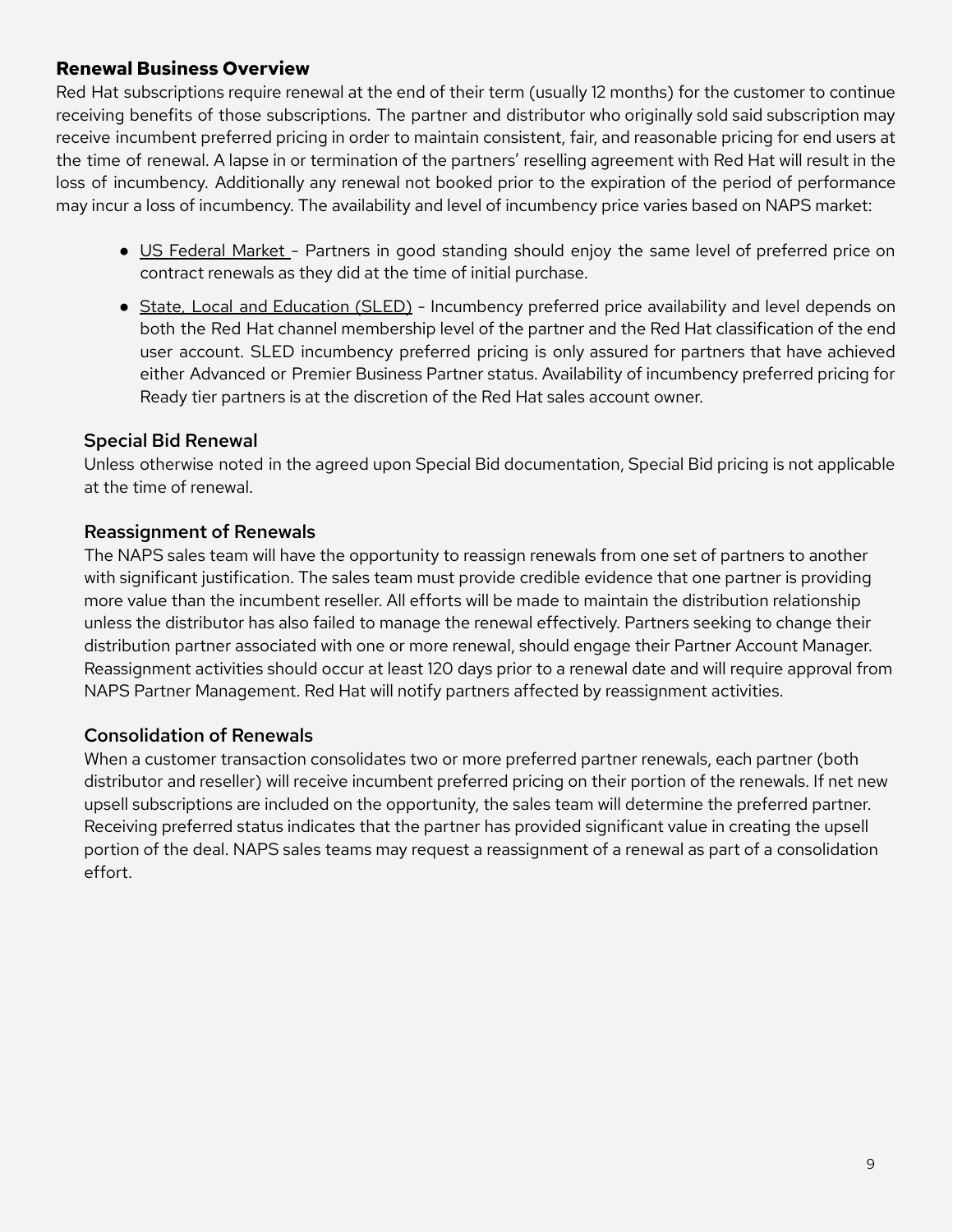# <span id="page-9-0"></span>Membership Activities

# <span id="page-9-1"></span>**Onboarding Process**

In order to begin your journey as a Red Hat Partner, click [here](https://redhat.secure.force.com/partner/PartnerAccess?action%3Dapply%26program%3DPARTNER_TYPE.RESELLER&sa=D&ust=1596134179904000&usg=AFQjCNHg7RaGJjdthF6jLDyF8L6IN2K5-w) and follow the steps below:

- Click **Register for a [Redhat.com](http://redhat.com/) account**
- Fill out the information on the first page (create your log in). You must use a **company** email address (no hotmail, gmail, gov addresses, etc). Click **Save and Continue**
- Enter the login and password you just created
- Click on **Apply for Partnership**
	- **Section 1: Partner Type**, select **Solution Provider**. Click **Save**, then click **Next Step**
	- **Section 2: Company and Contact Information** fill out all required information. Click **Save**, then click **Next Step**
		- *Under Are you Requesting to be a Public Sector Partner, select Yes, I want to be a Public Sector Partner (US companies only)*
	- **Section 3: Application to become a new partner** Fill out your company's information. Click **Save**, then click **Next Step**
	- **Section 4: Code of conduct** Read the code of conduct and acknowledge you have read it. Click **Save**, then click **Next Step**
	- **Section 5: Terms and conditions** Agree to the terms and conditions. Click **Save**, then click **Submit for Approval**
- Once the application is approved, you will receive an auto-generated email confirmation within 24 hours. There will be a link labeled as '**click here to log in**'. Please click that link and log into your partner account. This is the final activation for the account and must be completed for the account to be fully active.

# <span id="page-9-2"></span>**Membership Renewal**

Red Hat Partner Program membership is for a one-year term. For partners maintaining good standing within the program and compliance with objective criteria, membership will automatically renew. Partners who have achieved the Advanced or Premier Partner membership level will renew to their current membership level if they have met the respective annual requirements for that level. Any NAPS Partner who does not meet minimum revenue requirements for level of membership and/or the commitments in the mutually agreed upon business plan may be assigned a lower level of membership or removed from the program.

# <span id="page-9-3"></span>**Annual Partner Requalification**

Independent of your membership level your Red Hat Partnership is reviewed annually. Requalification consists of a series of questions to check whether the information we hold about your company is still up to date and to reaccept the terms and conditions of your partnership with Red Hat. You will receive an email notification 60 days before the actual requalification date. In order to complete it you will have to log on to the RedHat Partner Connect and start the requalification process via the **Requalify** button on the left-hand side of the main interface. Not requalifying will lead to exclusion from the program, which goes with the loss of all Partner Program benefits available to you.

# <span id="page-9-4"></span>**Unaffiliated**

Partners who fail to either activate their partner membership with us correctly and complete all required training or who do not renew their membership in a timely manner will become "unaffiliated" and all solution providers and resale ability will be revoked. Unaffiliated partners are free to resign or reactivate their account at any time unless a regulatory agency advises Red Hat otherwise.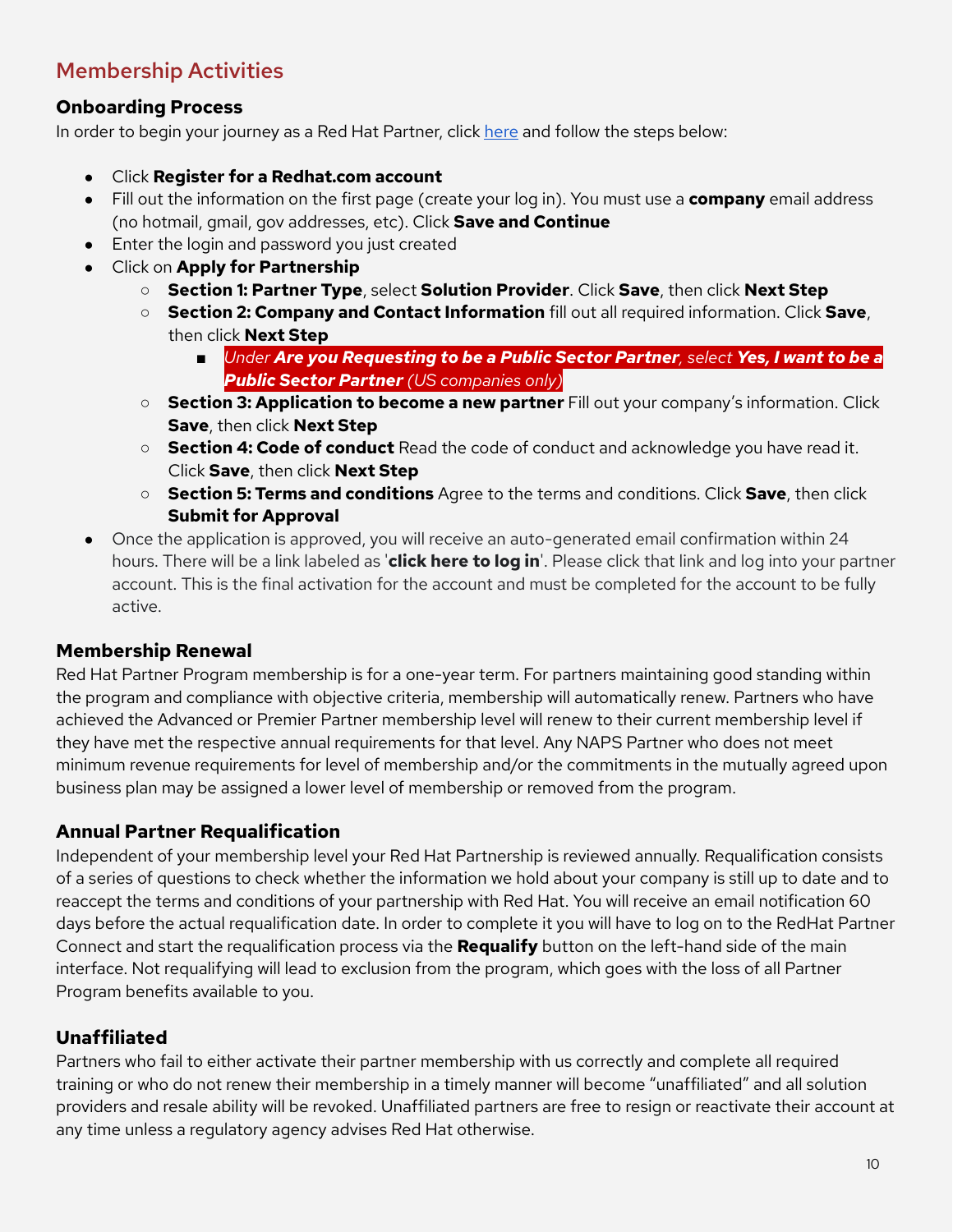# <span id="page-10-0"></span>**Training and Education**

The Red Hat NAPS Partner Program is a valuable resource with training and support for our partners. This program provides a great opportunity for your company to partner with Red Hat and increase sales of open source solutions. Experience has shown that organizations with higher levels of Red Hat knowledge on staff tend to be more successful partners of Red Hat.

#### **Red Hat Partner Training Portal**

The Red Hat Partner [Training](https://cdnapisec.kaltura.com/html5/html5lib/v2.90/mwEmbedFrame.php/p/2300461/uiconf_id/42569541/entry_id/1_b0ror3ux?wid=_2300461&iframeembed=true&playerId=kaltura_player_1615864134&entry_id=1_b0ror3ux) Portal provides partners a platform where they can invest in themselves and gain the knowledge and skills needed to successfully sell and deliver Red Hat solutions. Within the Red Hat Partner Training Portal there are role specific accreditations, a My Learning Interest Survey to provide an individual training plan based on role and interests, live and recorded webinars, the Red Hat Product Demo System and more. The Red Hat Partner [Training](https://app.highspot.com/items/5c8197b6429d7b12d13b170f) Portal FAQ can be found here on Partner Content Hub.

# <span id="page-10-1"></span>**Accreditation**

Red Hat Partner [Accreditation](https://connect.redhat.com/en/training/accreditation) is earned when individuals at your company take a prescribed combination of training courses. Partner accreditation provides your company with a method to validate your capabilities in a globally recognized program. Your customers can review your accreditations and be confident that you have the skills and capabilities needed to implement the proposed solution. Accreditation for individuals and your organization are also requirements for entry and advancement through partner tiers.

#### Role-Based Accreditation

Designed for individual employees, role-based accreditations are a subset of partner level accreditations. There are three accredited roles: sales specialist, sales engineer specialist, and delivery specialist. You need to complete all of the courses in a role-based curriculum track to earn recognition as an accredited Red Hat Partner Specialist.

- Red Hat Sales Specialist: Includes value pitch, sales qualification, competitive positioning, objection handling, and pricing.
- Red Hat Sales Engineer: Includes technical sales, technical qualification, competitive positioning, objection handling, pricing, how-to demonstration, and product knowledge.
- Red Hat Delivery Specialist: Includes product installation, application development, proof of concept delivery, and solution architecture.

Within each subject matter area, several different curriculum tracks are available for each role. For example, you can earn a Red Hat Sales Specialist—Ansible Automation Platform or a Red Hat Sales Engineer Specialist - Cloud Infrastructure. Skill outcomes differ within each specialty.

# Partner-Level Accreditation

As part of the qualification for Red Hat Advanced and Premier Partner status, companies must achieve and maintain partner-level accreditation. To earn a partner-level accreditation, a prescribed combination of your employees must be accredited sales specialists, sales engineer specialists, and provide customer references.

There are currently three partner-level accreditations:

- Red Hat Accredited Datacenter Infrastructure Partner: Includes all Red Hat platform, migration, virtualization, and storage solutions
- Red Hat Accredited Middleware Solutions Partner: Covers the Red Hat JBoss Middleware portfolio for use in building and integrating applications, as well as automating business processes